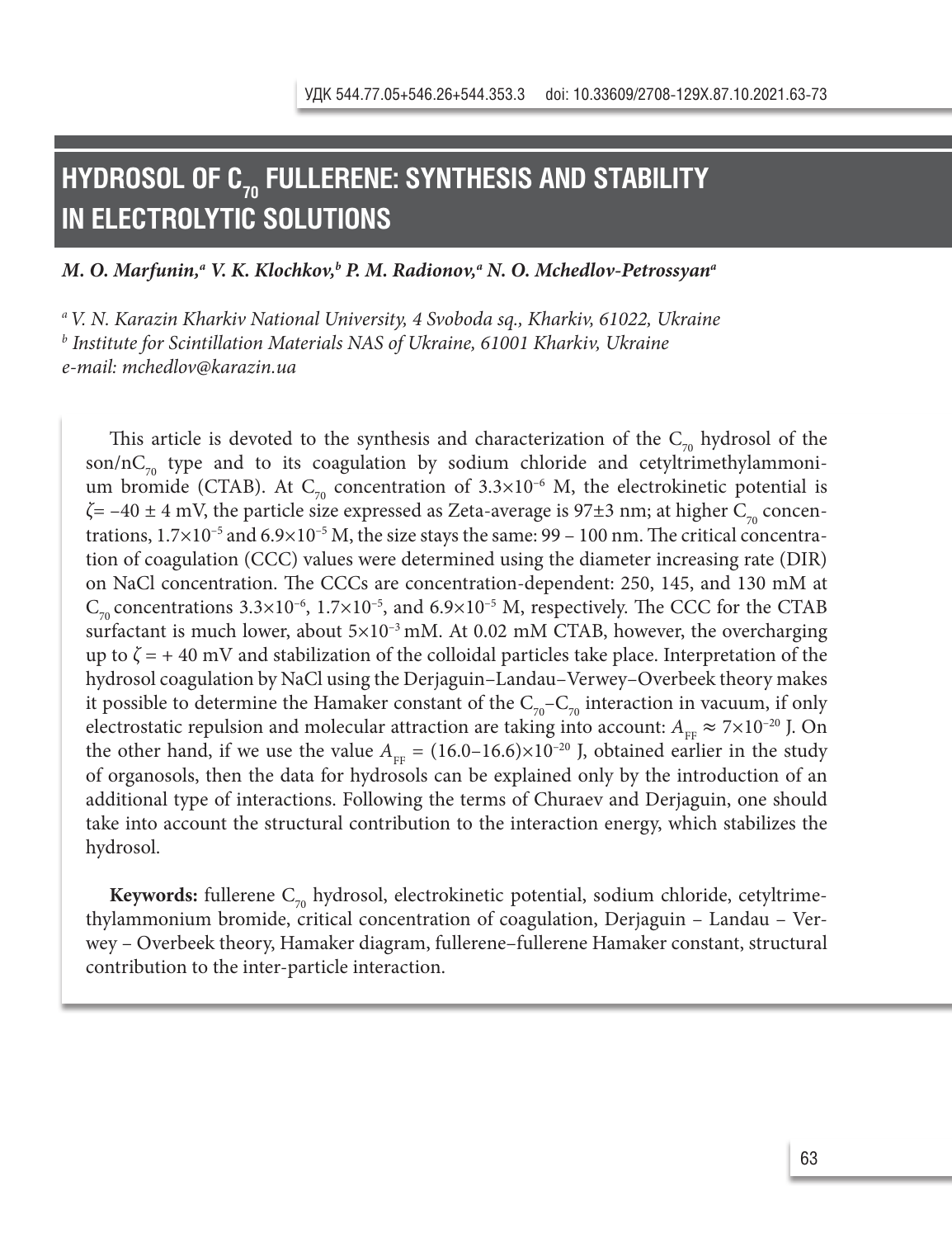*INTRODUCTION.* The chemistry of fullerene solutions, including colloidal ones, is still one of the most interesting areas of nanoscience. Recent reviews give some idea of the current state of affairs in this area [1–3]. An important issue is the nature of aqueous suspensions and hydrosols of fullerenes [2]; the results of new detailed studies of these systems were published this year [4–6]. The last work [6] develops a previously published technique of preparation of the  $C_{60}$  hydrosol from the fullerene anion radical [7]. Another group of authors [8] published a molecular dynamics simulation study to understand the stabilization of fullerenes in water; the discussion was based on the idea of important role of the oxidized species  $C_{60}$ O, which was previously put forward by the Ausman's group [9].

During a study of  $C_{70}$  organosols in acetonitrile-based solvents and some other systems [10], as well as analogous dispersions of  $C_{60}$ [11, 12], we estimated the Hamaker constant,  $A_{\text{FP}}$  of fullerene-fullerene interactions basing on the Derjaguin–Landau–Verwey–Overbeek (DLVO) theory. There are, however, two explanations of the data [10]. First one is based on averaging-out all the estimates obtained with different electrolytes. The average  $A_{\text{FB}}$  value is close to that estimated in aqueous systems [13–15], but the scatter is substantial. Alternatively, utilization of only several selected systems results in a substantially higher  $A_{\text{FE}}$  [10]. If the last value is accepted, the presence of a strong stabilizing factor in hydrosols should be presumed.

 This paper is aimed to characterize the stability of the  $C_{70}$  hydrosol of the so-called son/n $C_{70}$  type prepared by a somewhat modified procedure. Earlier Aich et al. [16, 17] studied in detail this hydrosol as well as those

formed by  $C_{60}$ ,  $C_{76}$ , and  $C_{84}$ . Values of the critical concentrations of coagulation of fullerene hydrosols and suspensions by electrolytes published in the literature were gathered in a review paper [2].

*EXPERIMENT AND DISCUSSION OF THE RESULTS. Preparation of the*  $C_{70}$  *hydrosol. The* first stage consisted in preparing a solution of fullerene in benzene. It is importantly to note that the water content in benzene should not exceed 0.01%. A weight amount of  $C_{70}$  (Neo-TechProduct, >99%) was placed into benzene without intensive mixing; the final concentration was  $5\times10^{-4}$  M. The solution was stored for two weeks, stirring slowly every 3–5 days, and then filtered through a 0.22 μm membrane filter. The second stage was aimed to transfer the fullerene from benzene to water. In a 500 ml beaker, 400 ml of deionized water (conductivity  $\leq 1.0$  μS) was added and 30 ml of a C<sub>70</sub> benzene solution  $(2.5\times10^{-4} \text{ M})$  was added. The titanium tip of an ultrasonic disperser (22 kHz, 400–600 W) is immersed in the solution. Sonication was performed at reduced pressure of 100 mm. Hg. First, a white emulsion was formed. Then, the solution becomes transparent with brown tint. The solution thus obtained was centrifuged for 15–20 min at 7000– 8000 rpm in order to remove the titanium particles and the coarse fraction of  $C_{70}$  particles. The supernatant part of the solution is placed in a round-bottomed flask of a rotary evaporator and evaporated at a bath temperature of 65 ºС to 12 – 15 ml. Then the solution is filtered through membrane filters with pore diameters of 0.45 and 0.22μm. The result is a clear dark brown solution containing  $(6-8) \times 10^{-4}$  M C<sub>70</sub>.

 *Determination of the fullerene concentration and molar absorptivity in water.* 2 ml of  $C_{70}$  aqueous solution are placed in a 10 ml eva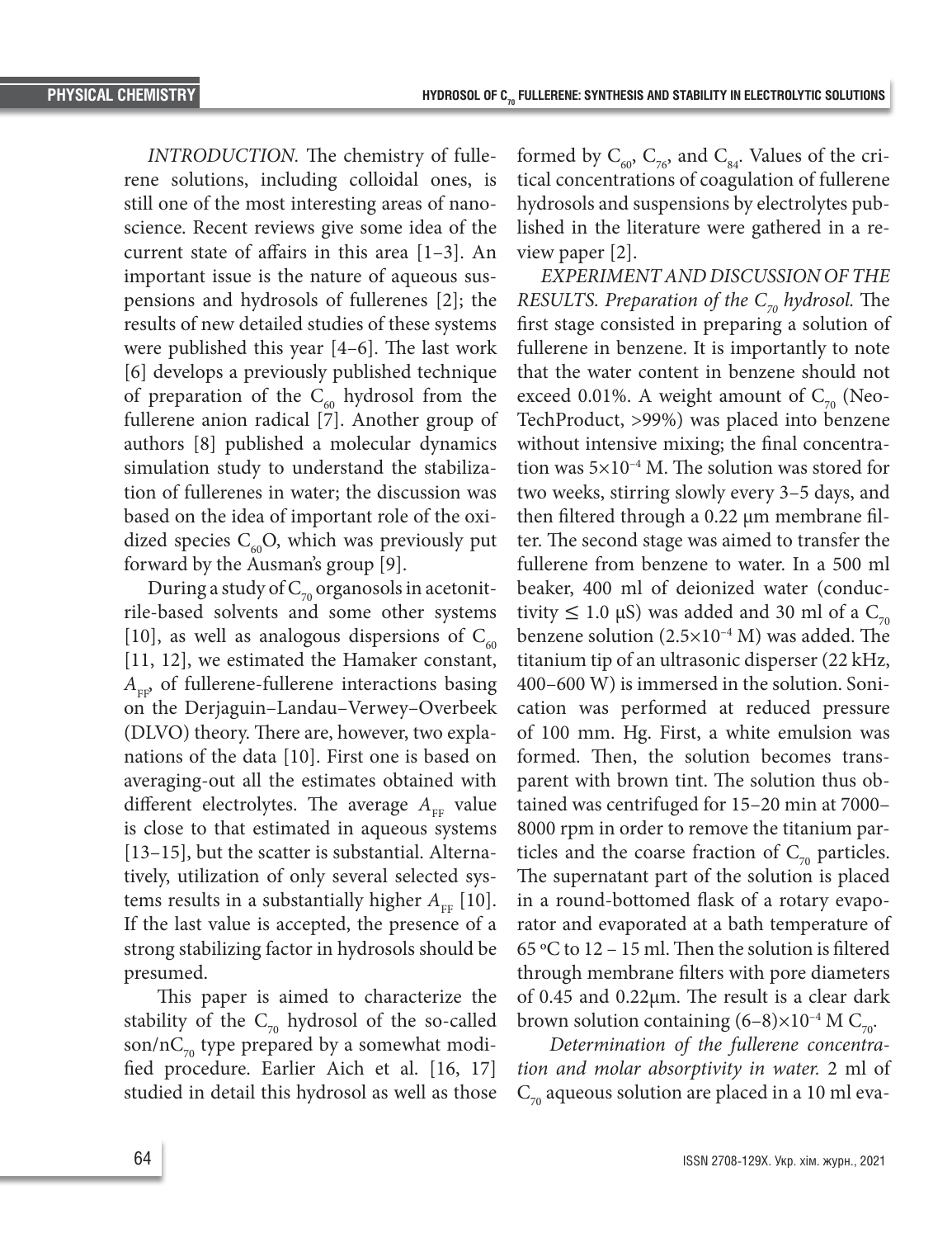porating flask and evaporated to dryness on a rotary evaporator. Then, 2 ml of a mixture of water/acetone in a ratio of 1: 1 are poured into the flask and evaporated to dryness. Then 2 ml of acetone is poured into the flask twice and each time is evaporated to dryness. After drying and removing traces of acetone, 2 ml of benzene are placed in the flask and left to dissolve completely. The concentration of the fullerene in the hydrosol,  $4.30\times10^{-4}$  M, was estimated using the molar absorptivity of  $C_{70}$  in benzene, 44.7×103 M–1cm–1, at 382.1 nm. {The molar absorptivity in benzene was estimated by 100-fold dilution by highly purified toluene and using the molar absorptivity of  $C_{70}$  in toluene used previously [10]}. Then, the molar absorptivity of  $C_{70}$  in the hydrosol at 385.7 nm was estimated as  $48.0\times10^3$  M<sup>-1</sup>cm<sup>-1</sup>. The absorption spectra are presented in Figure 1.



Figure 1 – UV/visible absorption spectra of  $C_{70}$ in different media.

 This spectrum of the hydrosol is very similar to those reported by Aich et al. [16, 17] and Mikheev et al. [18].

*Other chemicals.* To determine the hydrosols CCC, the solutions of NaCl (analytical grade) and cetriltrimethylammonium bromide (CTAB, 99 %, Sigma-Aldrich) were used. These solutions were prepared by dissolving of required salt amount in distillate water.

*Preparation of the working solutions.* The required amount of electrolyte solution was added to the flask, then distillate water. After mixing, an aliquot of the  $C_{70}$  stock solution was added to the flask and the solution was stirred again.

*Apparatus.* UV/visible spectra were run with a Hitachi U-2000 spectrophotometer against solvent blanks. Particle size distribution was obtained using dynamic light scattering via Zetasizer Nano ZS Malvern Instruments, scattering angle 173°; each measurement was made by 12 runs and reproduced at least three times. The values of the *ζ*-potentials were determined using the Zetasizer Nano ZS Malvern Instruments, scattering angle 12.8°; each measurement was performed by 3–5 runs. The spectral and DLS measurements were made at  $25.0 \pm 0.5$  °C.

*Characterization of the hydrosols.* Particle size distribution at different fullerene concentrations is presented in Figure 2.



Figure 2 – Particle size distribution of the son/nC<sub>70</sub> hydrosol at various dilutions of the initial sol.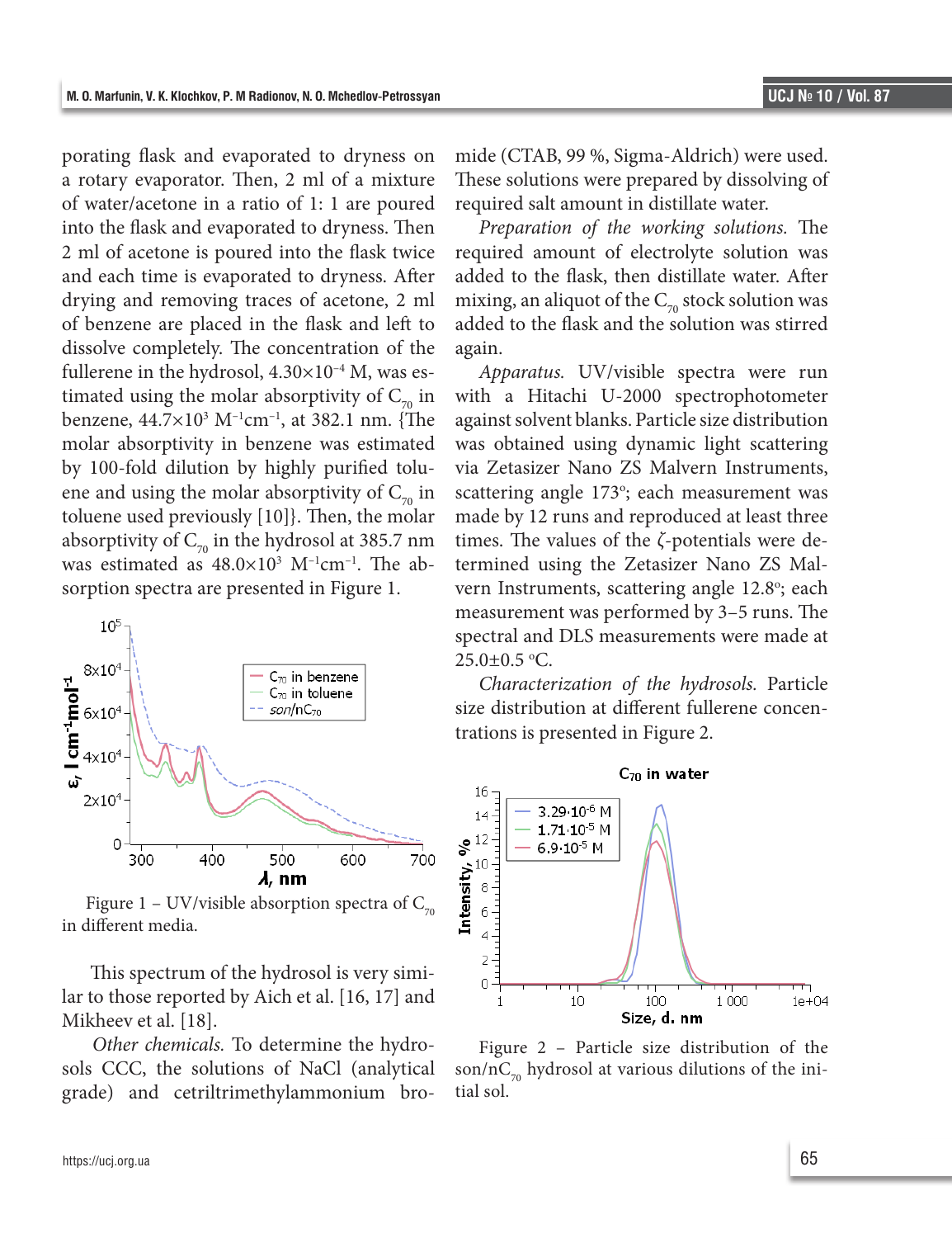Main experiments were processed with the concentration of 3.29×10<sup>-6</sup> M C<sub>70</sub>. The particles are negatively charged,  $\varsigma = -40 \pm 4$  mV. The Z-average value is  $d = 97 \pm 3$  nm (by number 51 nm; by volume 60; by intensity 110; PDI = 0.18). For  $C_{70}$  concentration of 1.71×10<sup>-5</sup> M, Z-average is 99 nm; the size by number, volume, and intensity is 51; 63; and 114 nm, and PDI = 0.18. For 6.91×10<sup>-5</sup> M C<sub>70</sub>, the corresponding values are 100 nm; 51; 59; and 120 nm,  $PDI = 0.22$ . All the values of the zeta-potential presented here are calculated using the Ohshima equation [19, 20]; in saltfree water, this corresponds to the Onsager–

Hückel equation. Note, that other authors [15, 16, 18, 21] use the Smoluchowsky equation.

Aich et al. report the hydrodynamic diameter of 92 ± 14 nm and *ς*= –39 ± 4 mV [15], Mikheev et al. [18] report  $d = 175 \pm 5$  nm (PDI = 0.11±0.02), *ς*= –34.4 ± 0.7 mV (measurements at  $6.2 \times 10^{-5}$  M C<sub>70</sub>).

*Coagulation by sodium chloride.* The critical coagulation concentration was determined using the dependence of the diameter increasing rate (DIR) on NaCl concentration (Figure 3), which is in fact a sort of the Fuchs approach  $[10–15, 17]$ .



Figure 3 – Determination of the critical coagulation concentration of the  $C_{70}$  hydrosol by NaCl: the results of two independent experiments; asterisks indicate the *ς* values.

The CCC value at  $3.3\times10^{-6}$  M C<sub>70</sub> is 250 mM NaCl. Increasing in the fullerene concentration up to  $1.71 \times 10^{-5}$  M decreases the CCC value down to 145 mM. This is in line with the results obtained with  $C_{60}$  hydrosols [2]. Further rise of  $C_{70}$  concentration to 6.91×10<sup>-5</sup> M also decreases the CCC to 130 mM. However, the system is unstable under such conditions, and the coagulation occurs in spurts. Note, that at  $1\times10^{-4}$  M of C<sub>60</sub> hydrosol CCC = 85 mM NaCl (determined by visual titration) [22]. Aich et al. [17] reported a CCC value of 150 mM

at 7.9×10<sup>-7</sup> M C<sub>70</sub> (the fullerene concentration was calculated using the information on the experimental details kindly sent to us by Dr. Aich).

*Interaction of the*  $C_{70}$  *hydrosol particles with CTAB.* Small concentrations of CTAB cause charge neutralization of the particles and coagulation of the hydrosol; the size jump approximately corresponds to the isoionic state (Figure 4). The CCC value is about 0.005 mM CTAB. In contrast, further increase in CTAB concentration results in overcharging and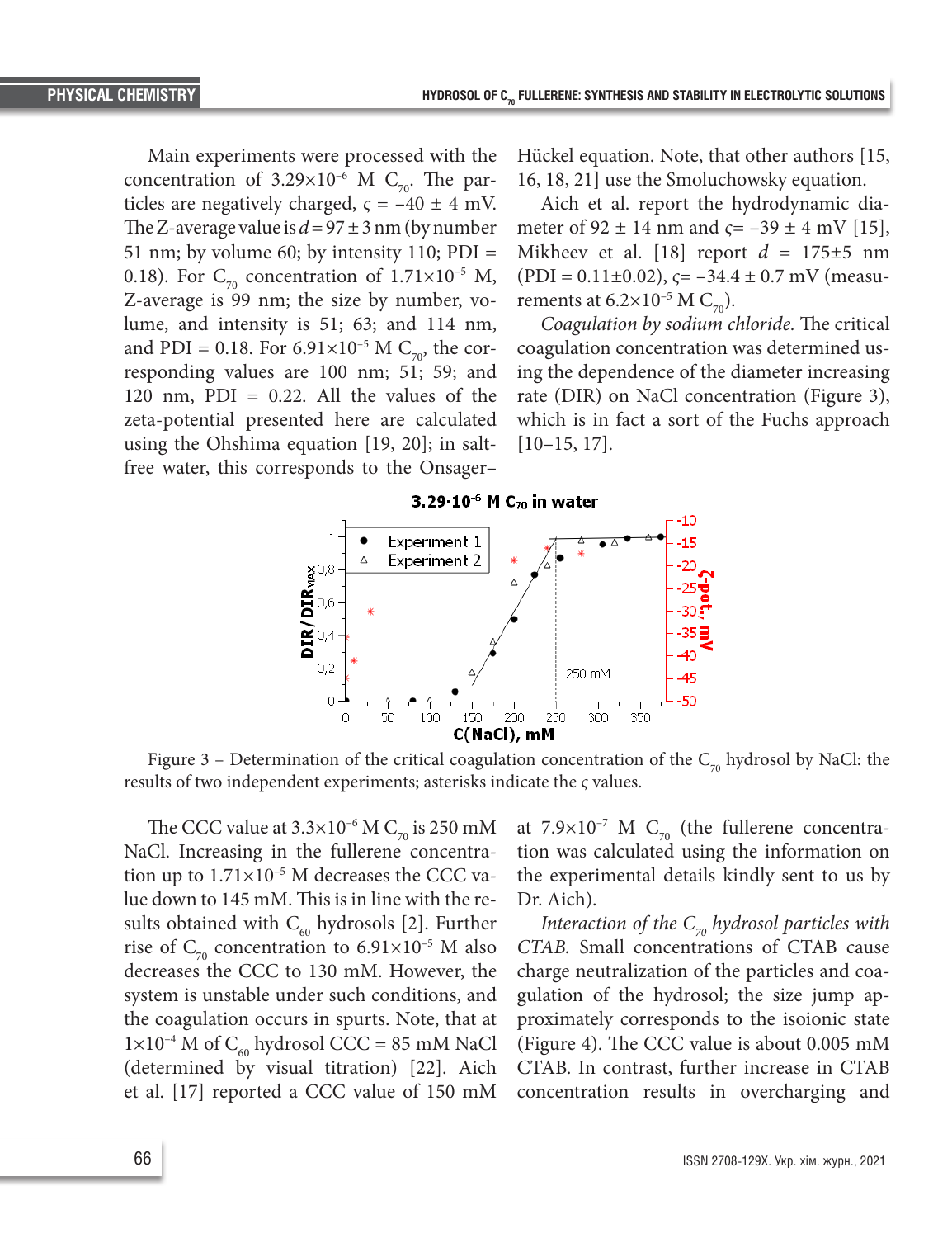

Figure 4 – Size and zeta-potential dependence of the  $C_{70}$  colloid in CTAB solutions; asterisks indicate the *ς* values.  *Interpretation of the CCC(NaCl) value.* Despite some differences of the CCCs determined at

thus stabilization of the sol. This phenomenon is typical for colloidal systems, e.g., for the for  $C_{60}$  hydrosol [2, 13-15, 17, 18, 21, 22],  $SiO_2/CTAB$  [23]. Whereas the coagulation within the range of micromolar CTAB concen- compared with the values in organic solvents trations is obviously caused by adsorption and hence charges neutralization of colloidal parti-<br>to estimate the fullerene-fullerene Hamaker cles, the stabilization via particles overcharging is probably a result of surfactant bilayer formation [22, 24]. is probably a result of surfactant bilayer forma-interaction in vacuum, selecting in one way

Despite some differences of the CCCs determined at various  $C_{70}$  concentrations and by Eq. 1.

*Interpretation of the CCC(NaCl) value.* coagulation threshold. For example, an equadifferent authors, these values as well as those for  $C_{60}$  hydrosol [2, 13-15, 17, 18, 21, 22], are two-three orders of magnitude higher as compared with the values in organic solvents [10–12]. In both cases, attempts were made to estimate the fullerene–fullerene Hamaker constant,  $A_{FF}$ , which characterizes the  $C_{70}$ – $C_{70}$ or another a value consistent with a given coagulation threshold. For example, an equation derived by Dukhin et al. [25] can be used, Eq. 1.

$$
U = U_{el} + U_{attr} = 64\pi\varepsilon_r \varepsilon_0 \left(\frac{RT}{F}\right)^2 \text{tgh}^2 \left(\frac{\Psi_d F}{4RT}\right) \frac{r \exp(-\kappa h)}{s} - \frac{A_{\text{FSF}}^*}{6} \left[\frac{2}{s^2 - 4} + \frac{2}{s^2} + \ln\frac{s^2 - 4}{s^2}\right] \tag{1}
$$

of the particles,  $s = 2 + h/r$ ,  $\Psi_d$  is the electri-<br>characterize the fullerene–fullerene and sol- $\varepsilon_0 = 8.854 \times 10^{-12}$  *F* m<sup>-1</sup>, *k* is the reciprocal tively, through Eq. 2. ings. The measured values of  $\varsigma$  can be used for  $A_{\text{FSF}} - (A_{\text{FF}} - A_{\text{SS}})$ .  $\Psi_{d}$ , in accord to the accepted viewpoint. The constructed using various  $A_{\text{FSF}}^{*}$  values, Here, *h* is the distance between the centers of the particles,  $s = 2 + h/r$ ,  $\Psi_d$  is the electrical surface potential of the colloidal particles, Debye length, *R*, *T*, *F* have their usual meanlow and medium charged interfaces instead of  $A_{\text{FSF}}^{*}$  value characterizes the fullerene – solvent – fullerene interaction in solution and is

, is the reciprocal function of  $\mathbf{r}$  $\frac{1}{2}$  *connected with the*  $A_{\text{FF}}$  *and*  $A_{\text{ss}}$  *values, which* vent–solvent interactions in vacuum, respectively, through Eq. 2.

$$
A_{\rm FSF}^* = (A_{\rm FF}^{-1/2} - A_{\rm SS}^{1/2})^2. \tag{2}
$$

vent – fullerene interaction in solution and is should be selected. Accordingly, the  $A_{FF}$  can constructed using various  $A_{\text{FSF}}^*$  values, and Different dependences of *U* on *h* can be those which meet the coagulation conditions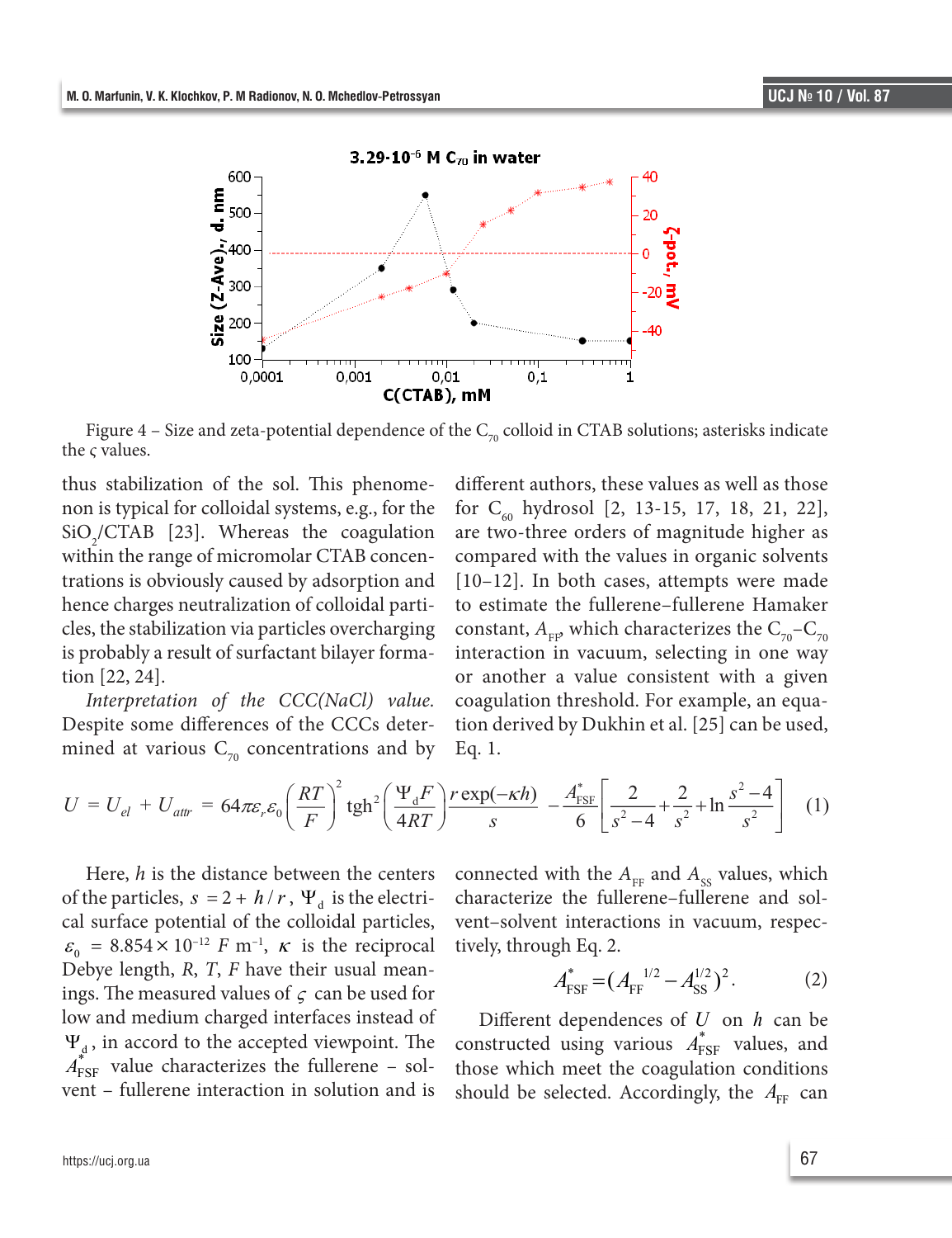be estimated using Eq. 2. In our recent work, in this way we estimated the  $A_{\text{FSF}}^{*}$  and  $A_{\text{FF}}$  values for  $C_{70}$  in acetonitrile and methanol (with 10 vol. % toluene) [10]. Using the data for a set of electrolytes, we obtained the  $A_{FF}$  values within a wide range of  $(5.8 - 16.6) \times 10^{-20}$  J [10]; similar  $A_{\text{FF}}$  were estimated for  $C_{60}$  in acetoni-trile and methanol [11, 12].

At the same time, Elimelech and his coworkers obtained the value  $A_{FF} = 7.5 \times 10^{-20}$  J for  $C_{60}$  hydrosols prepared by different procedures [13, 15]. Aich et al. [17] used this value for successful explanation of the coagulation of aqueous suspensions of  $C_{60}$ ,  $C_{70}$ ,  $C_{76}$ , and  $C_{84}$ . Therefore, the data obtained with organosols can be considered as an approximate estimate, with the value 7.5  $\times$  10<sup>-20</sup> J falling within this range.

However, an alternative explanation can be proposed. A careful consideration of the data for organosols demonstrates an expressed tendency to overcharging of the negatively charged colloidal particles of the fullerenes by the metal cations. This most likely leads to hetero- and mutual coagulation, and the simple interpretation of the CCCs using Eq. 1 becomes impossible. Therefore, we selected the data for two electrolytes as coagulators in organic solvents. They are as follows: tetra-*n*-butylammonim perchlorate, chosen because of no signs of overcharging, and calcium perchlorate, which exhibits a second CCC value for completely overcharged  $C_{70}$ aggregates [10]. This allows estimating the  $A_{\text{FF}}$  value (16.0 – 16.6) ×10<sup>-20</sup> J [10], which is substantially higher as compared with the "aqueous" value,  $A_{FF} = 7.5 \times 10^{-20}$  J. This, in turn, allows suspecting the presence of an additional stabilizing factor in the case of the hydrosols [10].

In Figure 5, series of Hamaker diagrams are presented for ionic strength of 250 mM and *ς* = –17 mV, i.e., under conditions of rapid coagulation by NaCl (see above), and different  $A_{\text{FSF}}$ values;  $A_{\rm ss}$  for water is  $3.86\times10^{-20}$  J.



Figure 5 – Hamaker diagrams for the  $C_{70}$  hydrosol for 250 mM NaCl.

In Figure 6, the  $U_{\text{max}}$  values in  $k_{\text{B}}T$  units are plotted against the  $A^*_{\text{FSF}}$  values.



Figure 6 – Potential barrier height as a function of the Hamaker constant.

If the values of the potential barrier  $U_{\text{max}}$  =  $(0 - 1)$   $k<sub>B</sub>T$  are accepted as the margin of the stability, then  $A_{FF} = (7.0 \text{ to } 6.2) \times 10^{-20} \text{ J}$  (Table 1). Average value is  $6.6 \times 10^{-20}$  J; for  $U_{\text{max}} = 0$ ,  $A_{\text{FF}} = 7.0 \times 10^{-20}$  J.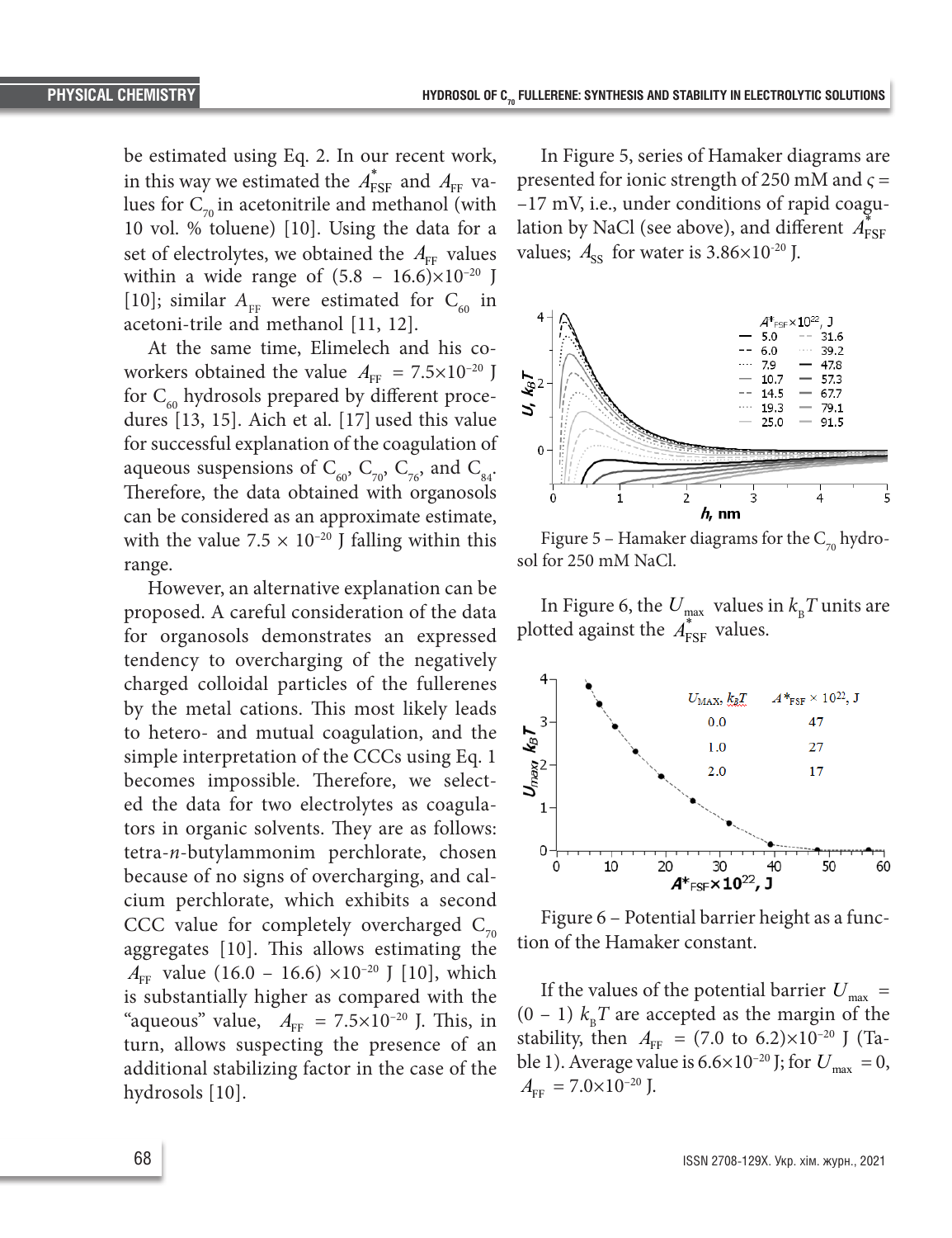**Calculated values of the Hamaker con-**

| stant.                             |                                            |                                       |
|------------------------------------|--------------------------------------------|---------------------------------------|
| $U_{\text{max}}$ , $k_{\text{B}}T$ | $A_{\text{FSF}}^{*}$ , 10 <sup>-20</sup> J | $A_{\text{FF}}$ , 10 <sup>-20</sup> J |
| 0.00                               | 0.47                                       | 7.02                                  |
| 1.00                               | 0.27                                       | 6.17                                  |
| 2.00                               | 0.17                                       | 5.65                                  |
| Mean                               | 0.30                                       | 6.3                                   |

These estimates are in line with the above mentioned publications [13, 15]. On the other hand, if we use the "refined" data obtained from the examination of organosols,

 $A_{\text{FF}} = (16.0 \text{ to } 16.6) \times 10^{-20} \text{ J}$ , then the picture changes radically. In Figure 7, the Hamaker diagrams are constructed with these values. For ionic strength of 100 mM,  $\zeta = -22$  mV and the DIR value is low but not zero (heavy curve). Here, as well as for higher NaCl concentrations, the system would have to be completely unstable, while experimentally the slow coagulation is observed (Figure 3). At 30 mM NaCl, where the system is quite stable ( $\zeta = -30$  mV, DIR approaches zero), the barrier height is about 0.5  $k_{\rm B}T$  (light curves, built for several A<sub>FF</sub> values from  $16.0 \times 10^{-20}$  J to  $16.6 \times 10^{-20}$  J). Thus, here the rapid coagulation can be expected, which is, however, not the case (Figure 3).



Table 1



Therefore, the experimental CCC is ca. one order of magnitude higher than the predicted threshold calculated with the  $A_{\text{FB}}$  values estimated in organic solvents. As it was mentioned above, an interaction that stabilizes the hydrosol should be expected. According to Derjaguin and Churaev, a structural (hydration) contribution to the disjoining pressure must be taken into account [26]. In other words, the *U*

value in Eq. 1 may contain an additional quantity,  $U<sub>s</sub>$ , Eq. (3).

$$
U_s = Kl \exp(-h/l). \tag{3}
$$

Here *K* and *l* are constants; for hydrophilic and hydrophobic surfaces, *K* > 0 (structural repulsion) and  $K < 0$  (structural attraction), respectively. Without knowing the two constants, *K* and *l*, it is difficult to draw precise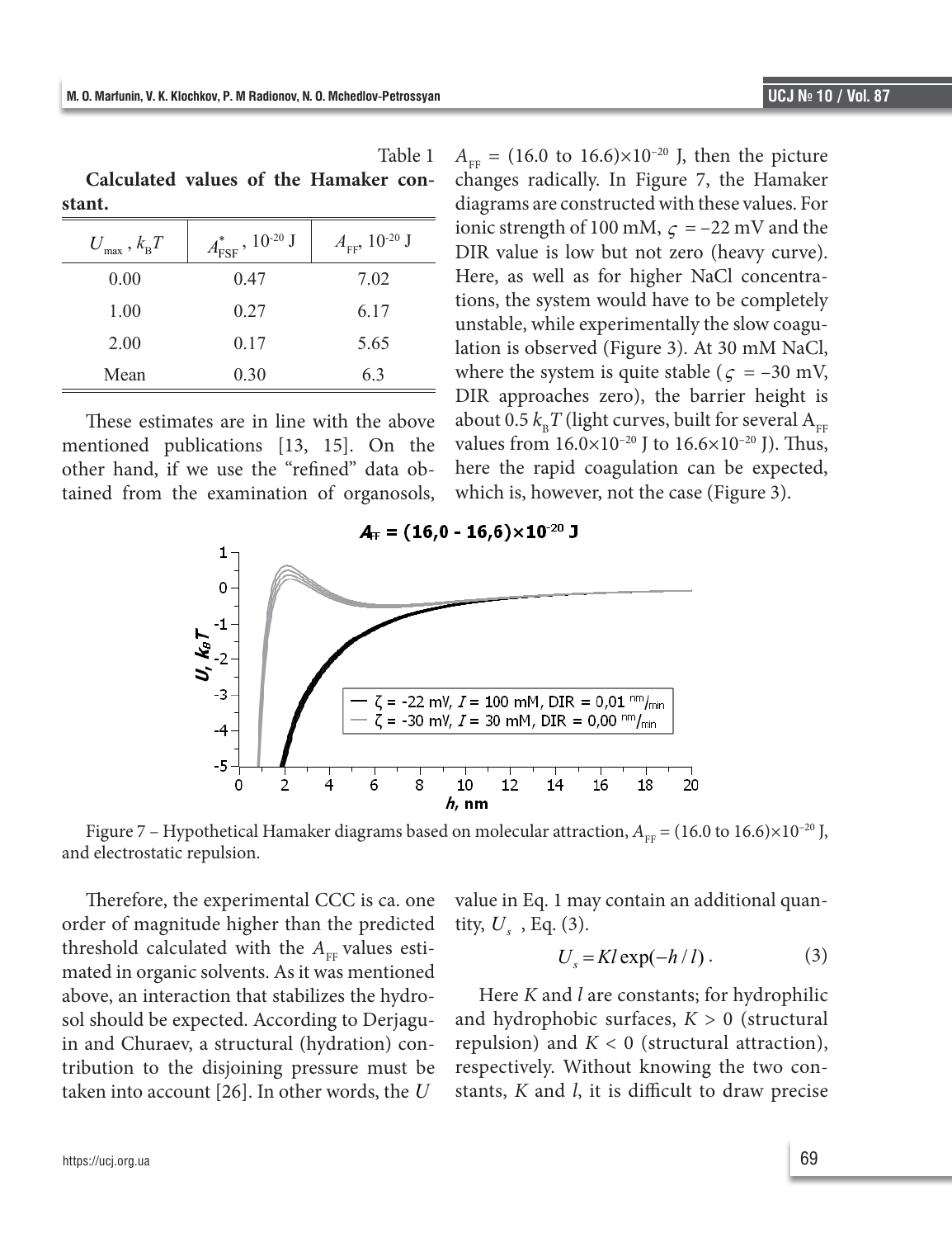quantitative conclusions. In fact, the additional contribution,  $U_s$ , is opposed to the second item of the rhs of Eq. 1, but the type of the function is exponential. Approximate estimation for  $A_{\text{TE}} = 7.0 \times 10^{-20}$  J is as follows: at 30 mM NaCl and  $\varsigma$  = -30 mV, the  $U_{\text{max}}$  value is 26  $k_{B}T$ . This value is much higher than that given in Figure 7. If the *U* value is compared at the distance, which corresponds to the barrier maximum in Figure 7, the difference is around 13  $k_{\rm B}T$ . In any case, the model proposed in the present paper looks out as self-consisted. This also is in line with numerous reports devoted to specific fullerene–water interactions [2, 10, 27–31].

*CONCLUSIONS.* The  $C_{70}$  hydrosol prepared by solvent-exchange method (a system of the son/nC<sub>70</sub> type) is characterized by a electrokinetic potential of  $-40 \pm 4$  mV and particle size 97±3 nm at fullerene concentration of  $3.3\times10^{-6}$  M. The critical concentrations of coagulation (CCC) values are decreasing from 250 to 130 mM NaCl along with the rise of the hydrosol concentration from  $3.3 \times 10^{-6}$  to 6.9×10–5 M. The CCC for the CTAB surfactant is about  $5\times10^{-3}$  mM, i.e., fifty thousand times lower. Higher CTAB concentrations lead to overcharging of the colloidal particles up to  $\zeta$  = +40 mV and stabilization of the hydrosol.

Using the DLVO theory to explain the coagulation of the hydrosol by NaCl allows determining the Hamaker constant of the  $C_{70}$ – $C_{70}$ interaction in vacuum, if only electrostatic repulsion and molecular attraction are taking into account:  $A_{FF} \approx 7 \times 10^{-20}$  J. On the other hand, if the value  $A_{FF} = (16.0-16.6) \times 10^{-20}$  J, obtained earlier during the study of organosols, is used, then the data for hydrosols can be explained only by taking into account an additional type of interactions. Following the

terms of Churaev and Derjaguin, one should take into account the structural contribution to the interaction energy,  $U_s$ , which stabilizes the hydrosol.

#### *ACKNOWLEDGMENTS*

This study was partly supported by the Ministry of Education and Science of Ukraine, grant 0119U002532. The authors express their gratitude to Dr. Nirupam Aich, University at Buffalo, USA, for informing about some details of his experiments reported in ref. [16, 17].

### ГІДРОЗОЛЬ ФУЛЕРЕНУ С<sub>70</sub>: СИНТЕЗ ТА **СТАБІЛЬНІСТЬ В ЕЛЕКТРОЛІТИЧНИХ РОЗЧИНАХ**

## *M. O. Марфунін,1 В. К. Клочков,2 П. M. Радіонов,1 М. О. Мчедлов-Петросян1*

*1 Харківський національний університет імені В. Н. Каразіна, пл. Свободи, 4, Харків 61022, Україна* 

*2 Інститут сцинтиляційних матеріалів НАН України, Харків 61001, Україна e-mail: mchedlov@karazin.ua*

Статтю присвячено синтезу та характеризації гідрозолю  $C_{70}$  і його коагуляції хлоридом натрію та бромідом цетилтриметиламонію (СТАВ). При концентрації С<sub>70</sub> 3.3×10–6 M електрокінетичний потенціал дорівнює  $\zeta = -40 \pm 4$  мВ, а розмір колоїдних частинок, виражений як Zeta-average,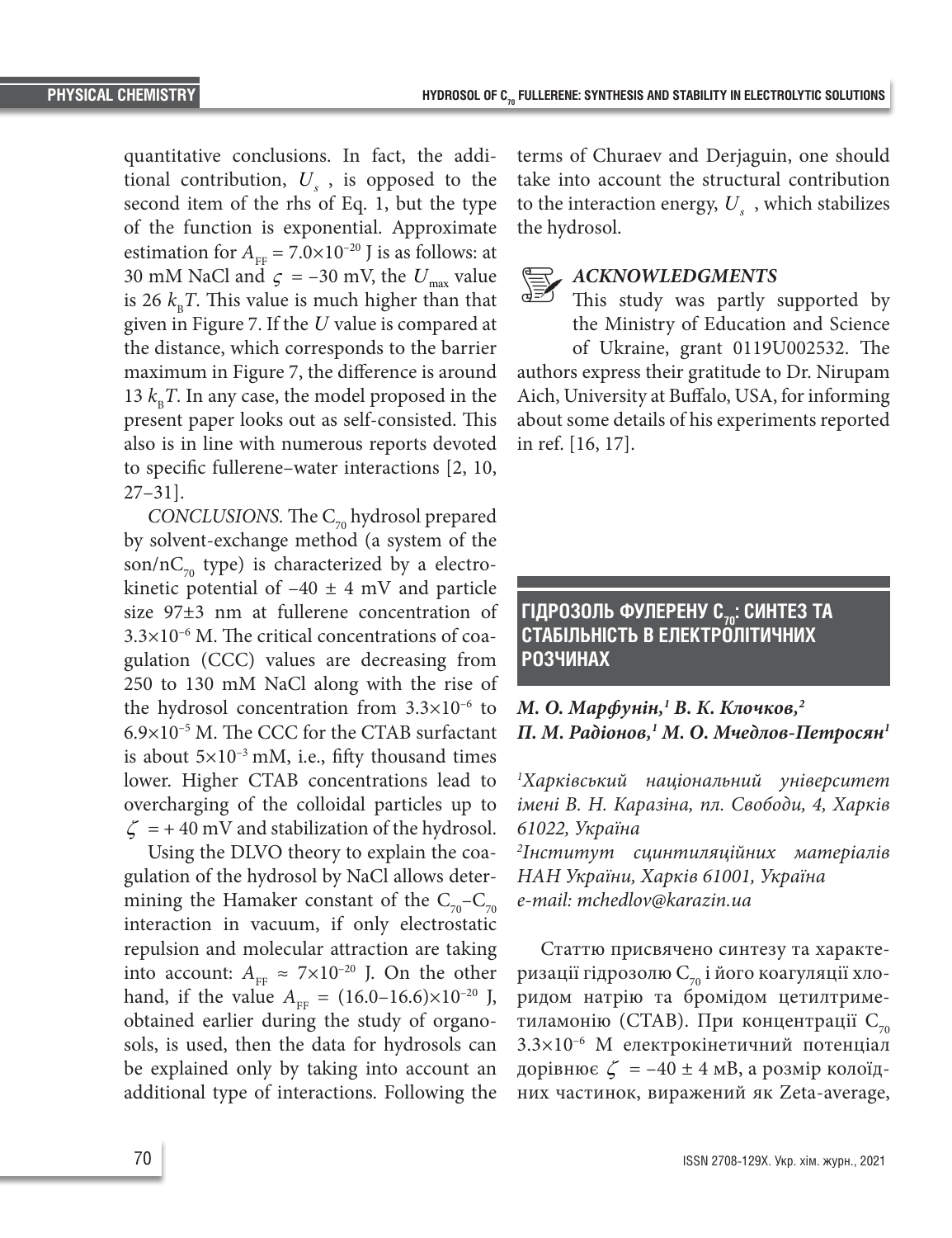дорівнює 97 $\pm$ 3 нм; при концентраціях  $C_{70}$ 1.7×10–5 і 6.9×10–5 M розмір частинок залишається таким же: 99–100 нм. Значення критичної концентрації коагуляції (CCC) було визначено, використовуючи залежність швидкості зростання діаметру від концентрації NaCl. Значення CCC залежать від концентрації гідрозолю: вони дорівнюють 250, 145 і 130 мM при концентраціях  $C_{70}$  3.3×10<sup>-6</sup>, 1.7×10<sup>-5</sup> і 6.9×10<sup>-5</sup> M, відповідно. Значення CCC при коагуляції за допомогою CTAB є набагато нижчим:  $\approx$  5×10<sup>-3</sup> мМ. Але при концентрації СТАВ 0.02 мМ спостерігаємо перезарядження до ζ = + 40 мВ і стабілізацію колоїдних частинок. Інтерпретація коагуляції гідрозолю хлоридом натрію за допомогою теорії ДЛФО робить можливим оцінку константи Гамакера для взаємодії  $C_{70}$ – $C_{70}$ у вакуумі, А<sub>FF</sub> ≈ 7×10<sup>-20</sup> Дж, якщо враховувати тільки електростатичне відштовхування та молекулярне притягання. З іншого боку, якщо використовувати значення  $A_{\text{FB}} = (16.0-16.6) \times 10^{-20}$  J, знайдене раніше при вивченні органозолів, тоді результат для гідрозолю стає можливим тільки при введенні до розгляду додаткового типу взаємодій. Згідно з Чураєвим і Дерягіним, треба враховувати внесок структурної складової до загальної енергії взаємодії, який стабілізує гідрозоль.

**Keywords:** гідрозоль фулерену  $C_{70}$ , електрокінетичний потенціал, хлорид натрію, бромід цетилтриметиламонію, критична концентрація коагуляції, теорія Дерягіна – Ландау – Вервея – Овербека, діаграма Гамакера, константа Гамакера фулерен – фулерен, структурний внесок у взаємодію між частинками.

#### **REFERENCES**

- **1.** Kyzyma O. A. Liquid systems with fullerenes in organic solvents and aqueous media. *Ukrainian J. Phys.* 2020. **65** (9): 761–767. https://doi.org/10.15407/ujpe65.9.761
- 2. Mchedlov-Petrossyan N.O. Fullerenes in aqueous media: A review. *Theoretical and Experimental Chemistry*. 2020. **55** (6): 361–391. https://doi.org/10.1007/s11237-020-09630-w
- 3. Kharissova O. V., Oliva González C. M., Kharisov B.L. Solubilization and Dispersion of Carbon Allotropes in Water and Non-Aqueous Solvents. *Industrial & Engineering Chemistry Research.* 2018. **57** (38): 12624–12645. https://doi.org/10.1021/acs.iecr.8b02593
- 4. Mikheev I. V., Sozarukova M. M., Izmailov D. Yu., Kareev I. E., Proskurnina E. V., Proskurnin M. A. Antioxidant Potential of Aqueous Dispersions of Fullerenes  $C_{60}$ ,  $C_{70}$ , and Gd@C<sub>82</sub>. International Journal of Molecular *Sciences* 2021. **22** (5838): 1–13.

https://doi.org/10.3390/ijms22115838

- 5. Mikheev I. V., Pirogova M. O., Usoltseva L. O., Uzhel A. S., Bolotnik T. A., Kareev I. E., Bubnov V. P., Lukonina N. S., Volkov D. S., Goryunkov A. A., Korobov M. V., Proskurnin M. A. Green and rapid preparation of long-term stable aqueous dispersions of fullerenes and endohedral fullerenes: The pros and cons of an ultrasonic probe. *Ultrasonics Sonochemistry.*  2021. **73**: 105533.
- https://doi.org/10.1016/j.ultsonch.2021.105533 6. Damasceno J. P. V., Hof F., Chauvet O., Zarbin A. J. G., Pénicaud A. The role of functionalization on the colloidal stability of aqueous fullerene  $C_{60}$  dispersions prepared with fullerides. *Carbon*. 2021. **173**: 1041–1047.

https://doi.org/10.1016/j.carbon.2020.11.082

7. Wei X., Wu M., Qi L., Xu Z., Selective solution-phase generation and oxidation reaction of  $C_{60}^{n}$  (n = 1,2) and formation of an aqueous colloidal solution of  $C_{60}$ . *J. Journal of the Chemical Society, Perkin Transactions 2*. 1997. 1389–1394. https://doi.org/10.1039/a607336k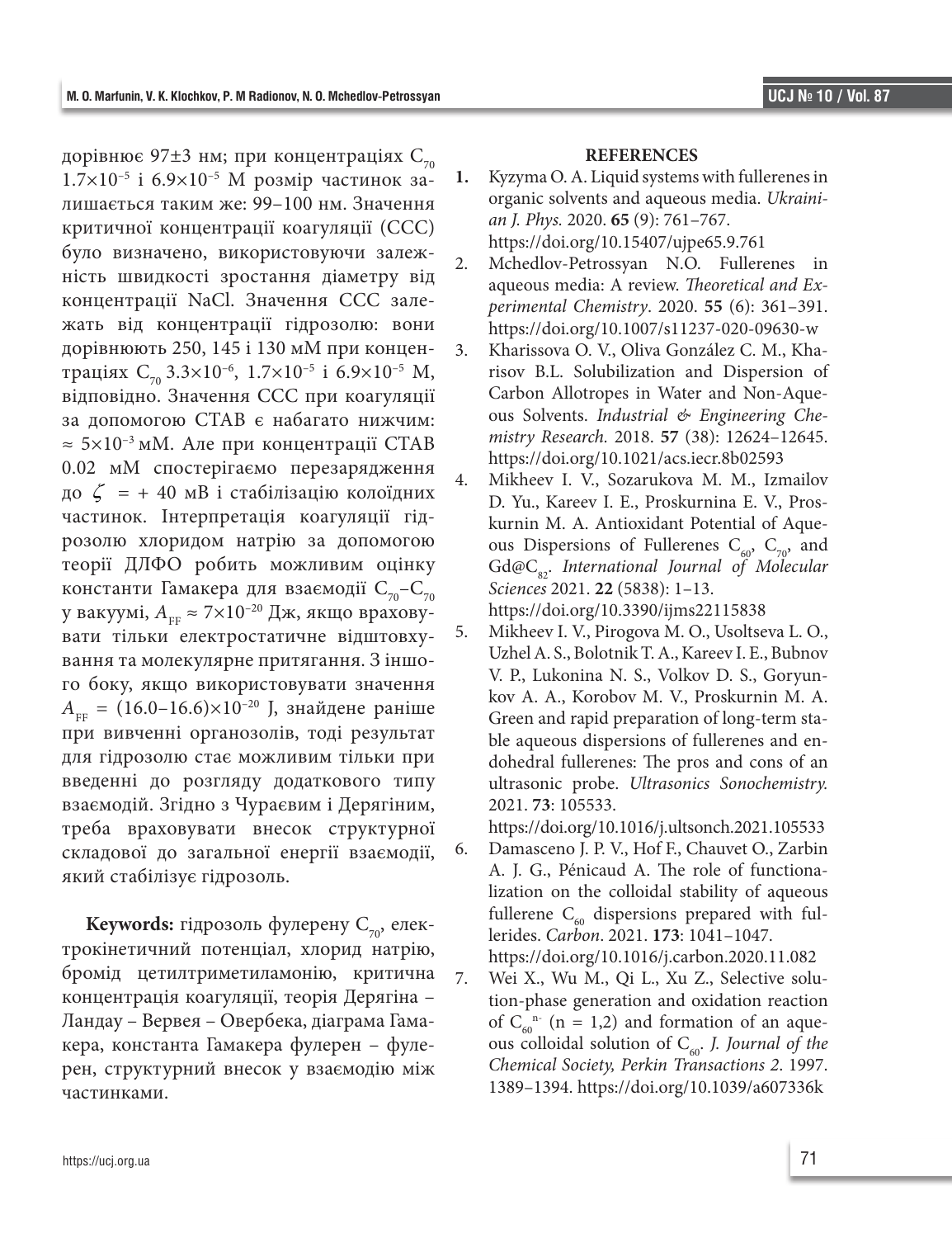- 8. Noneman K., Muhich C., Ausman K., Henry M., Jankowski E. Molecular simulations for understanding the stabilization of fullerenes in water. *Journal of Computational Science Education*. 2021. **12** (1): 39–48
- https://doi.org/10.22369/issn.2153-4136/12/1/6 9. Murdianti B. S., Damron J. T., Hilburn M. E., Maples R. D., HikkaduwaKoralege R. S., Kuriyavar S. I., Ausman K. D. C<sub>60</sub> Oxide as a Key Component of Aqueous  $C_{60}$  Colloidal Suspensions. *Environmental Science & Technology*. 2012. **46:** 7446−7453.

https://dx.doi.org/10.1021/es2036652

10. Mchedlov-Petrossyan N. O., Marfunin M. O. Formation, Stability, and Coagulation of Fullerene Organosols:  $C_{70}$  in Acetonitrile–Toluene Solutions and Related Systems. *Langmuir*. 2021. **37** (23): 7156–7166.

https://doi.org/10.1021/acs.langmuir.1c00722.

- 11. Mchedlov-Petrossyan N. O., Al-Shuuchi Y. T. M., Kamneva N. N., Marynin A. I. , Klochkov V. K. The Interactions of the Nanosized Aggregates of Fullerene  $C_{60}$  with Electrolytes in Methanol: Coagulation and Overcharging of Particles. *Langmuir*. 2016. **32** (39): 10065–10072. http://dx.doi.org/10.1021/acs.langmuir.6b02533
- 12. Mchedlov-Petrossyan N. O., Kamneva N. N., Al-Shuuchi Y. T .M., Marynin A. I. Interaction of  $C_{60}$  aggregates with electrolytes in acetonitrile. *Colloids and Surfaces A: Physicochemical and Engineering Aspects.* 2017. **516**: 345–353. http://dx.doi.org/10.1016/j.colsurfa.2016.12.035
- 13. Chen K. L., Elimelech M. Aggregation and deposition kinetics of fullerene  $(C_{\epsilon 0})$  nanoparticles. *Langmuir.* 2006. **22** (26): 10994–11001. https://doi.org/10.1021/la062072v
- 14. Chen K. L., Elimelech M. Relating colloidal stability of fullerene  $(C_{60})$  nanoparticles to nanoparticle charge and electrokinetic properties. *Environmental Science & Technology*. 2009. **43** (19): 7270–7276. https://doi.org/10.1021/es900185p
- 15. Meng Z., Hashmi S. M., Elimelech M. Aggregation rate and fractal dimension of fullerene

nanoparticles via simultaneous multiangle static and dynamic light scattering measurement. *Journal of Colloid and Interface Science.*  2013. **392**: 27–33.

https://doi.org/10.1016/j.jcis.2012.09.088

16. Aich N., Flora J. R. V., Saleh N. B. Preparation and characterization of stable aqueous higher-order fullerenes. *Nanotechnol.* 2012. **23** (055705): 1–9.

http://doi.org/10.1088/0957-4484/23/5/055705

17. Aich N., Boateng L. K., Sabaraya I. V. Das D., Flora J. R. V., Saleh N. B. Aggregation Kinetics of Higher-Order Fullerene Clusters in Aquatic Systems. *Environmental Science & Technology.* 2016. **50** (7): 3562–3571.

https://doi.org/10.1021/acs.est.5b05447

- 18. Mikheev I. V., Bolotnik T. A., Volkov D. S., Korobov M.V., Proskurnin M. A. Approaches to the determination of  $C_{60}$  and  $C_{70}$  fullerene and their mixtures in aqueous and organic solutions. *Nanosystems: Physics, Chemistry, Mathematics.* 2016. **7** (1): 104–110. https://doi. org/10.17586/2220-8054-2016-7-1-104-110
- 19. Delgado A. V., González-Caballero F., Hunter R. J., Koopal L. K., Lyklema J. Measurement and interpretation of electrokinetic phenomena. *Journal of Colloid and Interface Science* 2007. **309**: 194–224

https:/doi.org/10.1016/j.jcis.2006.12.075

- 20. Ohshima H. A simple expression for Henry's function for the retardation effect in electrophoresis of spherical colloidal particles*. Journal of Colloid and Interface Science* 1994. **168**: 269– 271. https://doi.org/10.1006/jcis.1994.1419
- 21. Михеев И. В. Дисс. … канд. хим. наук. Москва: МГУ, 2018.
- 22. Mchedlov-Petrossyan N. O., Klochkov V. K., Andrievsky G. V. Colloidal dispersions of fullerene  $C_{60}$  in water: some properties and regularities of coagulation by electrolytes. *Journal of the Chemical Society, Faraday Transactions*. 1997. **93** (24): 4343–4346. https://doi.org/10.1039/A705494G
- 23. Wang W., Gu B., Liang L., Hamilton W.B.